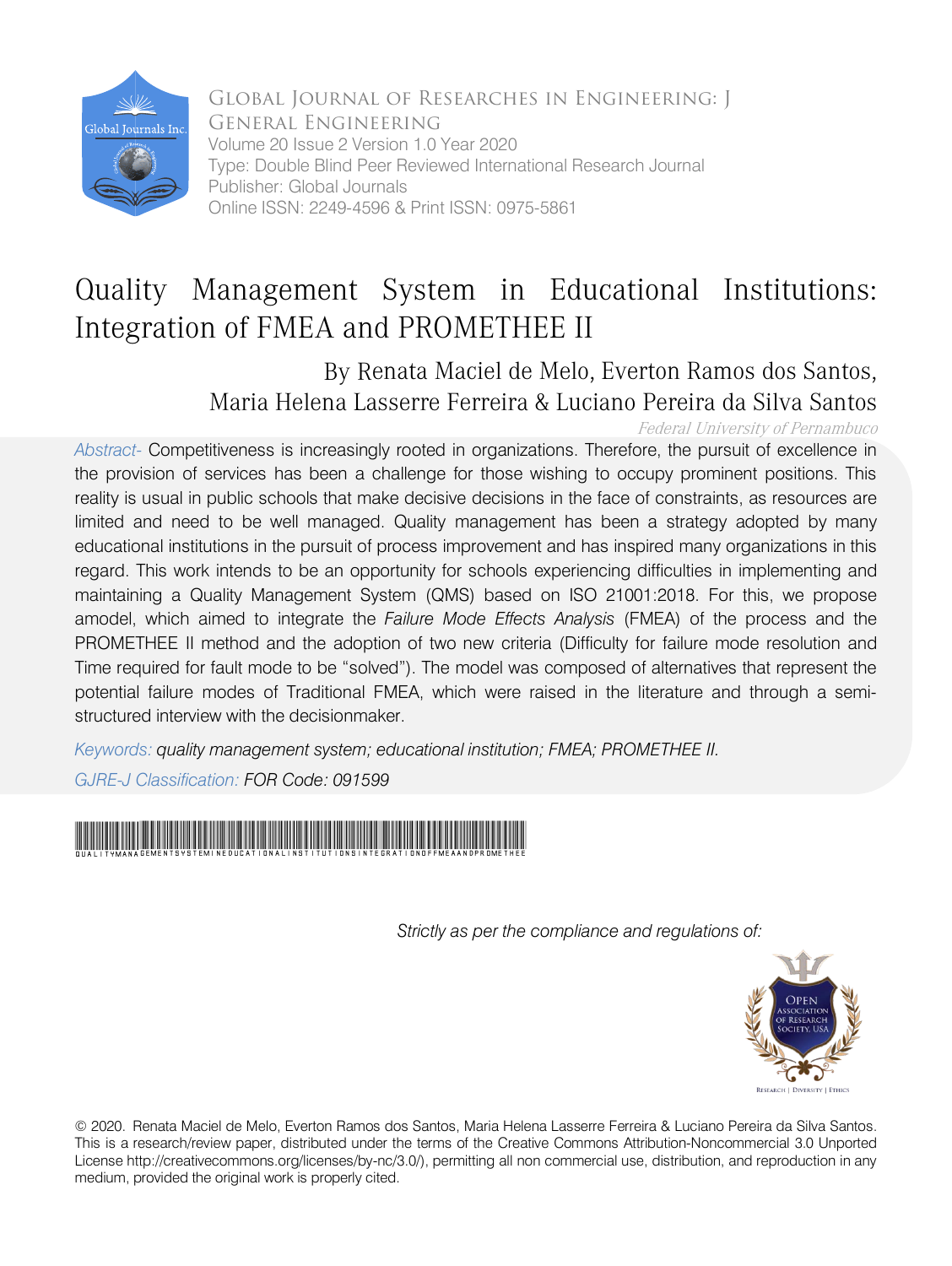$\overline{\phantom{0}}$ 

ਦ

# Quality Management System in Educational Institutions: Integration of FMEA and PROMETHEE II

Renata Maciel de Melo<sup>a</sup>, Everton Ramos dos Santos<sup>6</sup>, Maria Helena Lasserre Ferreira<sup>p</sup> & Luciano Pereira da Silva Santos <sup>ω</sup>

Abstract- Competitiveness is increasingly rooted in organizations. Therefore, the pursuit of excellence in the provision of services has been a challenge for those wishing to occupy prominent positions. This reality is usual in public schools that make decisive decisions in the face of constraints, as resources are limited and need to be well managed. Quality management has been a strategy adopted by many educational institutions in the pursuit of process improvement and has inspired many organizations in this regard. This work intends to be an opportunity for schools experiencing difficulties in implementing and maintaining a Quality Management System (QMS) based on ISO 21001:2018. For this, we propose amodel, which aimed to integrate the Failure Mode Effects Analysis (FMEA) of the process and the PROMETHEE II method and the adoption of two new criteria (Difficulty for failure mode resolution and Time required for fault mode to be "solved"). The model was composed of alternatives that represent the potential failure modes of Traditional FMEA, which were raised in the literature and through a semi-structured interview with the decisionmaker. The differential of this work is in the adoption of two new criteria that differ from those addressed on traditional FMEA: Difficulty in failing mode resolution and Time required for the failure mode to be "cleared." The application happened in an institution of the integral public education system, located in the State of Pernambuco (Brazil), supported by the Visual PROMETHEE software. In the end, the ordering among the barriers considered most critical to the QMS implementation process was obtained and, there was the development of guidelines to solve them.

*Keywords: quality management system; educational institution*; *FMEA; PROMETHEE II*.

## I. Introduction

n general, consumers have changed their way of thinking and acting, being more demanding in terms In general, consumers have changed their way of<br>thinking and acting, being more demanding in terms<br>of the search for the added value that products and<br>sensions can provide them. This change is no different in services can provide them. This change is no different in the educational field, since defining quality in education is not trivial because it involves several functions and activities that directly or indirectly influence the concept.

The growth in the number of public educations institutions in Brazil, inrecent decades, has driven

studies and research on the dynamics of what has led to this evolution and its influence on the educational development of the country. From this, several opportunities arise on how to improve the management process to guarantee quality in education.

Even with so many different definitions, there is a common understanding that quality in education is not measured only by the performance of students. It is above all, according to Coutinho & Borges (2018), a consequence of well-conducted processes that lead to the expected learning, which offers an adequate for the acquisition of knowledge and well-prepared and instrumentalized teachers for the conduct of students.

According to Cassol *et al.* (2012), the quality of Brazilian education has low-performance rates when compared to other countries in the world. Among the major causes related to this, the same authors mention some: lack of investment efficiency, ill-prepared professionals, lack of adequate school management, etc. Achieving excellence in teaching is today a huge challenge and, schools need to develop different strategies than what has been offered today to achieve this goal.

Santos & Melo (2019) define that quality management is an essential perspective for the development of efficient management, and, increasingly, managers of organizations are complementing their strategic quality planning with the support of the other tools to achieve competitive advantage. In this context, having an effective quality management system (QMS) is essential to maintain a regular supply of high-quality products and services to customers (Zu & Kaynak, 2012).

Therefore, according to Cassol *et al.* (2012), the adoption of a quality management system in education seeks to ensure that planning, organization, control, and leadership are conducted, ensuring assertiveness and continuous improvement of its performance and, especially quality of education, that is the development of student's skills.

Organizations regularly need to make decisions under varying criteria that conflict with each other. Based on this scenario, developing a multi criteria analysis that assists in this process will be of great help

*Author α: Department of Technology, Federal University of Pernambuco, Caruaru, Brazil. e-mail: renatamaciel0@gmail.com*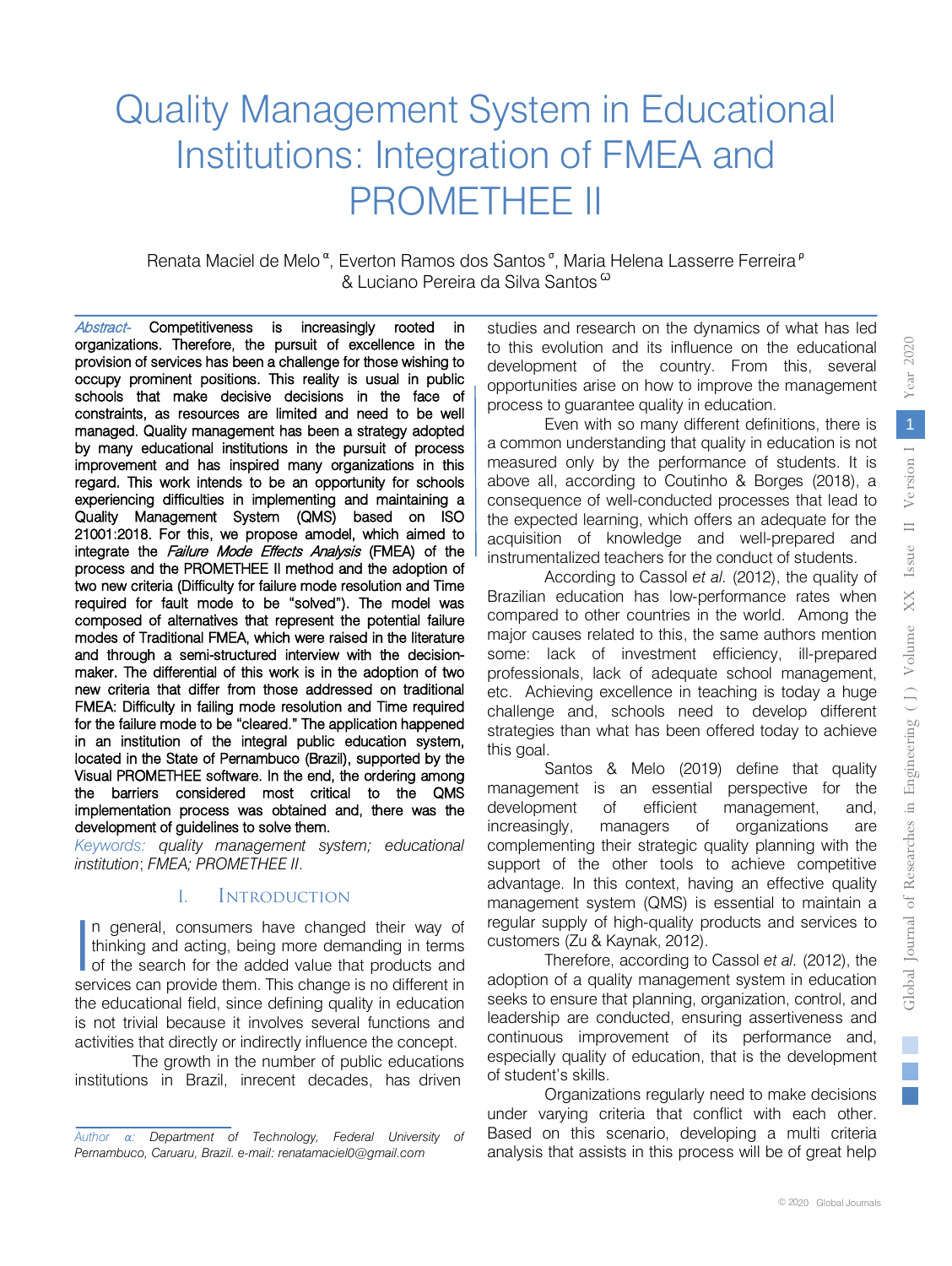in minimizing the negative consequences that decisionbased on only one criterion can cause.

Consequently, this work seeks to develop a multi criteria analysis to order the most critical failure modes in the process of implementing and maintaining a QMS is a public-school institution. For this, there was the integration between the FMEA of the process and PROMETHEE II.

## II. Quality Management in Educational **INSTITUTIONS**

For the institutions to function correctly, according to Rodríguez-mantilla, Fernández-cruz& Fernández-díaz (2019), they must have enough teachers and resources to carry out their activities. However, such an action does not always happen.

In the last decades, there has been a development and massification of education, which has not always corresponded to the transfer of public funds for education in the same proportions (Parker, 2002). This situation has led educational institutions, in the sense of guaranteeing quality, to seek to do more and better with fewer resources (in relative terms) and has raised issues of management effectiveness and responsibility. For Sahney, Banwet, and Karunes (2004), quality starts with the client and at the same time is conceptualized by the client, so it is up to them to identify and provide the best performance with the resources that the organization has.

I this context, the educational institution that intends to achieve excellence in its services through a quality management system must present specific characteristics (Figueiredo Neto & Rodrigues, 2000): focus centered on its main client, the student; managers' commitment, vision, documented and optimized processes, trained employees to perform tasks, information with quick and correct circulation, concern with innovation and change and strong team spirit.

In the face of all of this discussion, a term widely applied in the practice of quality management in education and which is fundamental to the pursuit of excellence is Total Quality Management (TQM), in other words, it is a management approach used by an organization centered on quality, where the participation of all members is extremely critical and fundamental for the achievement of successful objectives. Wahid (2019) records this fundamental aspect of everyone's involvement to obtain good results at the university, for example.

In this way, TQM can be considered as the basis for the implementation of other improvement approaches. In education, a difficulty pointed out by Xavier (1991) is that the raw material of the processes, the student, is heterogeneous. Each one brings a wealth of knowledge, customs, cultures, etc., making the exit process a very unpredictable process.

The same author also points out are five points that managers must consider in education in the search for total quality, namely:

- Compliance: the service provided by the institution must be by the previously defined specifications;
- Prevention: involves the measures used by the institution to avoid mistakes made in the process;
- Excellence: refers to meeting quality requirements ate all stages of a process, turning a product or service free from defects;
- Mediation: it is the source for decision making since it is necessary to measure actions and results to find opportunities for improvement;
- Responsibility: the need for everyone involved in the institution to understand their responsibility for the functioning of the process.

On the other hand, some difficulties may arise in this attempt to get closer to the characteristics of TQM, requiring strong attention from the manager on the following points: passivity of management, change of objectives, search for immediate results, changes in administration, among others.

#### *a) NBR ISO 15419 AND ISO 21001*

The ISO 9001 Standard contains the requirements for an organization to have its QMS certified. The scope and generality of this standard do not take into account particular and peculiar aspects of the different types of organizations and, therefore, the terminologies are generic

Thus, one of the prime difficulties in applying the ISO 9001 standard in the educational area was terminology. Hence the decision to develop a document that would offer the guidelines and enable establishments to improve management, and consequently, education.

From this, the ABNT (Brazilian Association of Technical Standards) standard NBR ISO 15419 came to be, which aims to facilitate the comprehension and interpretation of the requirements of ISO 9001 under the understanding of the organizations involved as an educational sector, using the specific terminologies of this sector.

However, in May 2018, ISO 21001:2018 was launched, which was the first edition of the international standard for management systems for educational organizations (EOMS). The Portuguese version of the norm was due to be launched in 2019. The main goal of this standard is to be a management tool, prevalent to educational organizations, to respond to the expectations of interested parties. All requirements of ISO 21001:2018 are generic and any educational organization can apply it.

While educational organizations and students are the main stakeholders and beneficiaries of this

P. **Contract Contract Contract Contract Contract Contract Contract Contract Contract Contract Contract Contract Co**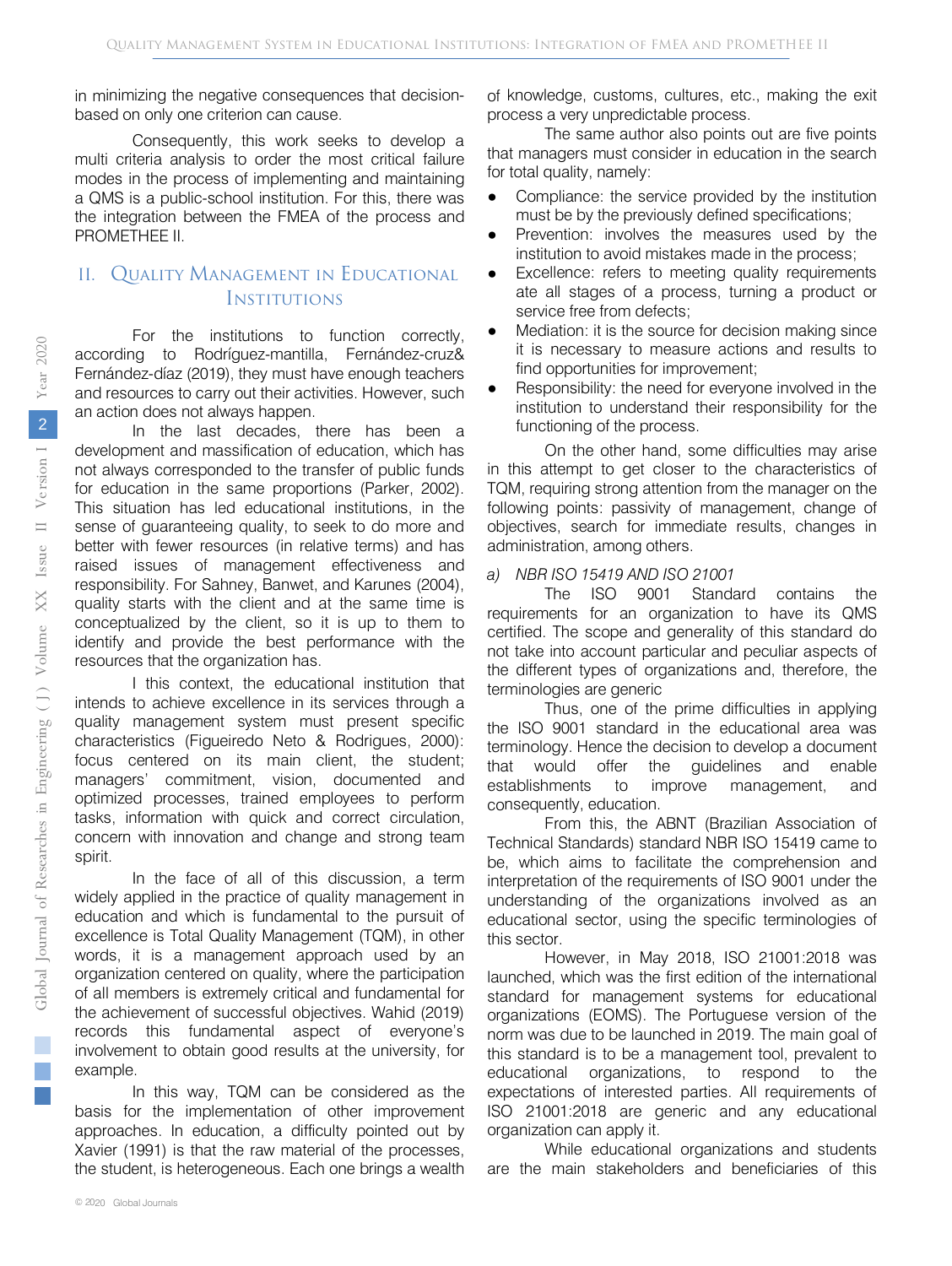document, all other stakeholders will also gain from standardized management systems in educational organizations.

Among the potential benefits that an organization can obtain with the implementation of an EOMS, we can mention, according to Nogueira (2018): better alignment of objectives and activities with police, greater social responsibility, more personalized learning and effective response to all students, consistent processes and assessment tools to demonstrate and increase effectiveness and efficiency, greater organization credibility, culture for organizational improvement, etc.

## III. FMEA in the Context of Quality Management

Santos & Melo (2017) define that FMEA is a valuable team activity that can help in the creation or restructuring of a quality assurance program with to improve safety, quality, and efficiency.

FMEA is a tool widely used to obtain good results both in the product and in the process. For Rabelo, Silva & Peres (2014), the FMEA methodology is put in place to define and prioritize the corrective methods in a project, thus becoming aware of the critical, significant characteristics and, finally, developing a checklist of prevention for failures. According to Kibria, Kabir &Boby (2014), the successful activities by FMEA facilitate the identification of failure mode according to experiences, reducing cost and development time.

According to Ford *et al.* (2014), despite being valuable, the FMEA also has some crucial limitations that must be appreciated, one of which is the inability to identify all possible failure modes. Therefore, it is possible to see FMEA as complementary to other improvement methods and tools.

This tool takes into account the use of import elements: type of potential failure, the effect of possible fail, cause of the failure, current controls, indexes, recommended actions, implemented measures, preventive actions, containment actions, etc.

Santos & Melo (2019) point out that the faults considered most critical will be the first in the ranking, thus being a priority for the application of improvements. The determination of the risk priority index (Risk Priority Number – RPN) is performed based on the product between three indices defined by Liao & Ho (2011):

- Severity (S): indicates the degree of impact caused by the failure of an individual component or procedure;
- Occurrence (O): indicates the degree of the frequency with which a defeat can occur;
- Detection (D): indicates the degree of impact caused by the fail that cannot be detected.

In this specific work, where the process of implementing a QMS in an institution of the public

education system was analyzed, the process FMEA was used, which after collecting the main flaws/difficulties found in the literature and through a semi-structured interview with the institution's manager, it analyses their criticality about the process of implementing a QMS based on ISO 21001:2018 standard.

Due to the complexity of the QMS implementation process, the study of the main failure modes requires a multicriteria analysis, since it is difficult to make a decision based only on one criterion and, in most cases, these criteria are in conflict with each other.

## IV. MULTICRITERIA DECISION METHODS

The purchase of consumer goods, personal items, household appliances, and even the choice of an educational institution are problems faced daily by people. The solution to many of these types of difficulties is, in most cases, based on a single decision parameter, cost. Nevertheless, not all decisions are summarized just in this, which leads the decision-maker to seek the best decision support methods that satisfy his application needs.

The first methods of decision support started to emerge, in estimation, around the 70s, which for Olson (2001) the development of comparative research about the methodology of support for the multicriteria decision, has been showing that there is not one that stands out from the other, involving the entire context of the decision. Thus, it is up to the decision-maker to use the best method for that specific situation.

For Cavalcanti & Almeida (2005), we can see multicriteria decision support as a set of methods that lend themselves to clarify a problem, in which multiple criteria evaluates the alternatives, which are normally conflicting.

Gomes Júnior et al. (2011) put out that the main factors analyzed in choosing a multicriteria decision support method are analysis of the context, actors, and preference structure associated with the problem.

#### *a) PROMETHEE II*

The family of PROMETHEE methods aims to build a relationship of Outranking; this family adds information between the alternatives and the criteria and uses this relationship to support the decision. In PROMETHEE, the decision maker's preference in favor of one option over another option b increases with a bigger difference  $[f_i(a) - f_j(b)]$  between the performance of the choices for each criterion  $i$  and  $f_i$  (a) and  $f_i$  (b), respectively, are the values of the performance of the options a and b in criterion j.

Brans and Vincke (1985) presented six different ways to determine such a preference, which have values between 0 and 1 from the definition of the general functions, or preferably. Type I – Usual Criterion, Type II-U-Shape Criterion, Type III- U-shape Criterion, Type IV– Level Criterion, Type V– Linear Criterion, and Type VI –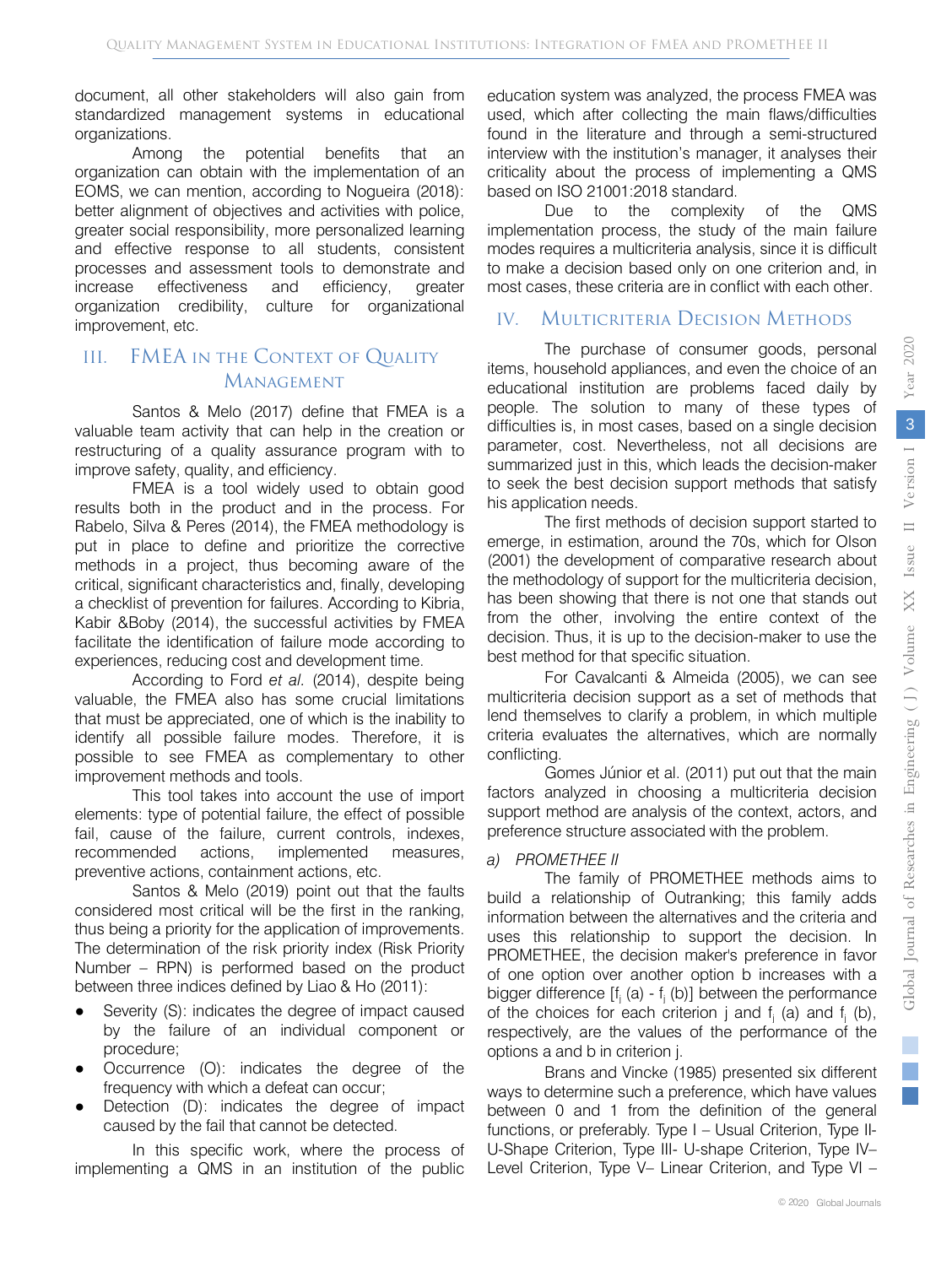Gaussian Criterion are the classifications of these functions.

The PROMETHEE II, the focus of the work, took the non-compensatory hypothesis, which tends to favor more balanced alternatives (alternatives that have reasonably good ratings in all criteria) and provides a cardinal score for each proxy that is possible to use to develop a pre - complete order.

This method ranks the alternatives, establishing an order of  $\Phi(a) = \Phi^+(a) - \Phi^-(a)$  (liquid flow); establishes a complete pre-order among the alternatives. (BRANS & VINCKE, 1985; BRANS & MARESCHAL, 1992; TALEB & MARESCHAL ,1995):

## V. Proposal and Application of the **MODEL**

The proposed model aims to integrate FMEA and PROMETHEE II, wanting to order the difficulties (from the most critical to the least critical) encountered in the process of implementing and maintaining a QMS, based on ISO 21001:2008, in an institution of the public comprehensive education network in the city of Bezerros, in the rough Pernambuco state.

For the construction of the model, it was necessary to identify the alternatives and the criteria that will go under evaluation, as well as their particularities, to then be applied with the aid of the Visual PROMETHEE software, and thus, obtain what is expected of it more effectively.

#### *a) Description of the Education Institution of the Case to be Applied*

The studied school has been operating since 2012. High school has integrated technical courses in

the areas of Administration and Maintenance and Computer Support.

The installed capacity of the school follows the standard of state technical schools in the state of Pernambuco, Brazil, and has twelve classrooms, six laboratories, two specific laboratories, for craft courses, an auditorium, a library, a multisport court (covered and with a changing room), a coffee shop, canteen, and a living area.

The school is not certified by ISO 21001:2018, but it is concerned with developing its activities with a focus on quality so that it can effectively serve interested parties. The manager has excellence as a priority and works with the expectation of making the school recognized by society as a reference for professional education.

#### *b) Alternatives*

Some results, gathered from the literature, were presented to the decision-maker regarding the biggest obstacles in the process of implementing and maintaining a QMS in organizations as a whole. Also, the authors conducted a semi-structured interview with the institution's manager, who addressed the five fundamental points that must be considered in education in the search for total quality, in addition to taking into account elements such as infrastructure, information exchange process, the role of the state, involvement of families, etc. From this, it was possible to identify new failure modes for the multicriteria analysis.

At the end of this stage, the authors raised the eleven main difficulties that the manager has encountered, as shown in Table 1.

| Label          | Alternatives                                                                                 | Source                                                                                                               |
|----------------|----------------------------------------------------------------------------------------------|----------------------------------------------------------------------------------------------------------------------|
| A <sub>1</sub> | State bureaucratic requirements                                                              | Educational Institution Manager and<br>MokhtarSanyet al. (2013)                                                      |
| A2             | Lack of resources                                                                            | Biasini (2012); Tanabe & Souza (2006);                                                                               |
| A <sub>3</sub> | Failure to communicate with teachers                                                         | Educational Institution Manager and Beer<br>(2003) and Klein & Sorra (1996)                                          |
| A4             | Staff demotivation                                                                           | Biasini (2012); Tanabe & Souza (2006); Beer<br>(2003); Taylor & Wright (2003); Klein<br>&Sorra (1996)                |
| A <sub>5</sub> | Change in school culture                                                                     | McLean & Antony (2014); Beer (2003);<br>Klein &Sorra (1996); Biasini (2012); Tanabe<br>& Souza (2006); Fleury(1993). |
| A <sub>6</sub> | No internship requirement for technical courses offered by<br>the school                     |                                                                                                                      |
| A7             | Low family participation in monitoring children at school                                    | Educational Institution Manager, Taylor &                                                                            |
| A <sub>8</sub> | Insufficient full-time staff                                                                 | Wright (2003) and Mokhtar Sanyet al. (2013)                                                                          |
| A9             | Lack of a team of psychology professionals                                                   |                                                                                                                      |
| A10            | Resistance by the outsourced team of general services                                        |                                                                                                                      |
| A11            | Not knowing the demands of students regarding the<br>technical courses offered by the school |                                                                                                                      |

#### *Table 1:* Model alternatives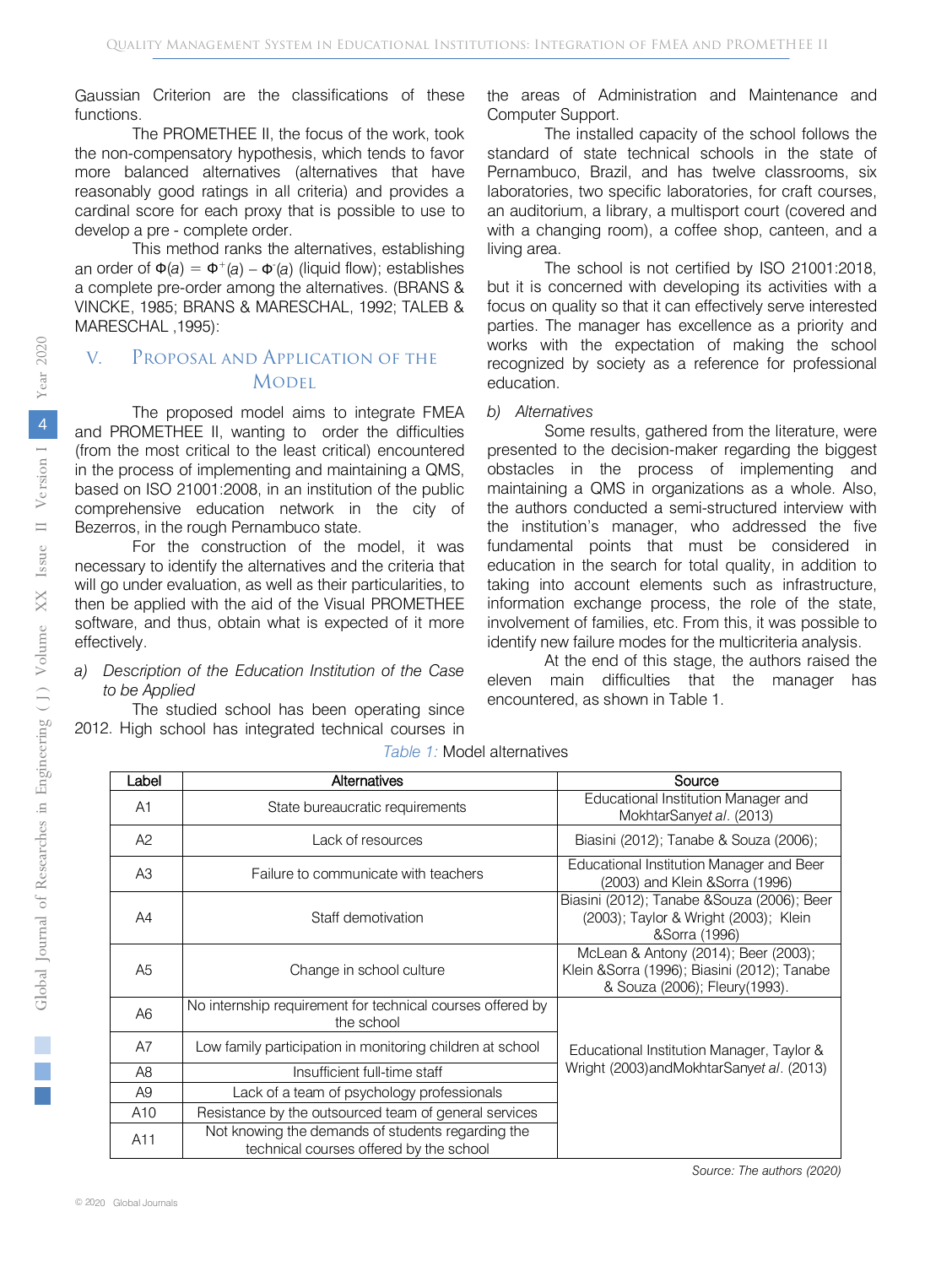#### *c) Criteria*

According to Roy (1996), we can understand a criterion as being a tool that allows the comparison between alternatives according to the point of view or from the perspective of significance.

Given that there are many sceneries that may require different levels of importance, the decision model must consider the subjectivity of the decisionmaker for decision making. This approach is not common to traditional FMEA.

So, through the semi-structured interview, the decision-maker understood the definition of the criteria and considered the following criteria for this model:

- The occurrence of failure mode (O);
- Possibility of the failure not being detected (D);
- The severity of disaster (S);
- Difficulty in resolving failure mode (DIF);
- The time required for the failure mode to be "eliminated" (T).

Given the chosen criteria, it is indispensable to clarify that the first three (occurrence, detection, and severity) refer to the traditional FMEA and that the choice for the last two (difficulty and time) was so that there would be a substantial contribution to the analysis, further refining the assessment made through the FMEA and making the study more robust and refined.

For each of these criteria, the objective (minimizing and maximizing), weight (importance), and the preference function were established by the decision-maker, as shown in Table 2.

|                | $\overline{a}$<br>$\mathcal{L}$<br>į<br>$\overline{a}$<br>ś<br>I<br>$\overline{1}$<br>Į |
|----------------|-----------------------------------------------------------------------------------------|
|                | j<br>d<br>ì                                                                             |
|                |                                                                                         |
|                |                                                                                         |
|                | $\frac{1}{2}$<br>j<br>ï<br>Ï                                                            |
|                | į<br>ו<br>ו                                                                             |
|                | sue<br>ì                                                                                |
|                | VV<br>$\overline{\phantom{a}}$<br>į                                                     |
|                | ume<br>ì<br>ï<br>j                                                                      |
|                |                                                                                         |
|                |                                                                                         |
|                | <b>CALLAL</b><br>ĺ<br>í<br>I<br>j                                                       |
|                | Ę<br>$\frac{1}{2}$<br>I,                                                                |
| I              | į<br>Ĵ,                                                                                 |
| j              | j<br>$\overline{\phantom{a}}$                                                           |
|                | î                                                                                       |
| $\overline{a}$ | I<br>$\frac{1}{2}$                                                                      |
|                | <b>TP(IDE)</b><br>I<br>i                                                                |

| Criteria         | Objective  | Weight | <b>Preference Function</b> |
|------------------|------------|--------|----------------------------|
| Occurrence       | Maximizing | 0,2    | Usual                      |
| <b>Detection</b> | Maximizing |        | Usual                      |
| Severity         | Maximizing | 0,3    | Usual                      |
| Difficulty       | Maximizing | 0,2    | Usual                      |
| Time             | Maximizing | 0.2    | Usual                      |

#### *Table 2:* Details of the criteria

 *Source: The authors (2020)*

The evaluation of the weights attributed by the decision-maker occurred in a direct (interactive) way. The authors based the objective chosen for each criterion on the Likert scale used to assist in the identification of its criticality regarding the alternatives (Tables 3, 4, 5, and 6). To find the most critical flaws, the authors established to maximize the resolution time in months. For the criteria of occurrence, detection,

difficulty, and severity, the objective chosen was also the maximize, as the values of the nominal scales of the software are different comparing to those of the model (Table 3, 4, 5 and 6), in which very bad  $=1$  and very good=5. Then, as you maximize the best outcome from the software, you also maximize the most critical result from the model.

| <i>Table 3:</i> Scales used to determine the occurrence of failures |  |
|---------------------------------------------------------------------|--|
|                                                                     |  |

|           | <b>Likert Scale</b>                                      |  |  |  |  |  |  |
|-----------|----------------------------------------------------------|--|--|--|--|--|--|
| Unlikely  | It rarely occurs in the process                          |  |  |  |  |  |  |
| Too Small | Failure occur, but not too often                         |  |  |  |  |  |  |
| Moderate  | Sometimes the cause of failure during the process occurs |  |  |  |  |  |  |
| High      | Failure occurs quite frequently during the process       |  |  |  |  |  |  |
| Alarming  | It occurs routinely during the process                   |  |  |  |  |  |  |

 *Source: Santos & Melo (2019)*

*Table 4:* Scale used to determine failure detection

|           | Likert Scale                                                                                                     |   |  |  |  |  |
|-----------|------------------------------------------------------------------------------------------------------------------|---|--|--|--|--|
| High      | The failure is immediately identified in the process as a decisive factor<br>for the good functioning of the QMS |   |  |  |  |  |
| Moderate  | The failure is easily identified in the QMS implementation process                                               |   |  |  |  |  |
| Small     | The failure is commonly found, but not in most areas                                                             | 3 |  |  |  |  |
| Too Small | The failure is is only visible in some areas                                                                     |   |  |  |  |  |
| Unlikely  | The presence of a failure is in the QMS implementation process is rarely<br>noticed.                             | 5 |  |  |  |  |

*Source: Santos & Melo (2019)*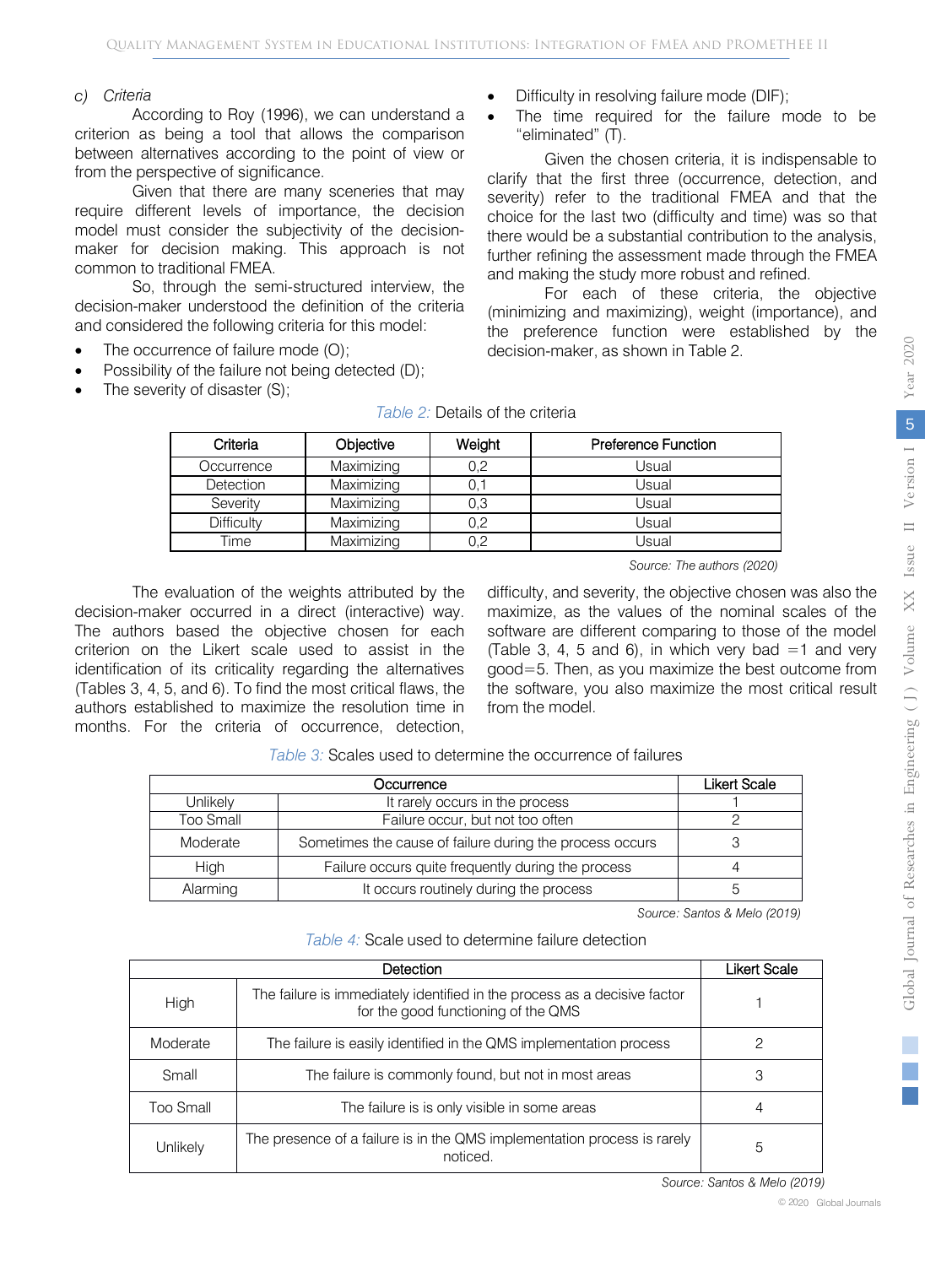|                     | <b>Likert Scale</b><br>Severity                                                                                                                                                                         |   |  |  |  |  |  |  |
|---------------------|---------------------------------------------------------------------------------------------------------------------------------------------------------------------------------------------------------|---|--|--|--|--|--|--|
| Just Noticeable     | The failure is not important, becoming irrelevant to the QMS implementation<br>process                                                                                                                  |   |  |  |  |  |  |  |
| Little Importance   | The failure exists, but it does not hinder the the operation of the QMS<br>implementation process                                                                                                       |   |  |  |  |  |  |  |
| Moderate            | The failure exists and even though it is not so alarming, it contributes<br>together with other flaws so that at least 50% of the functioning of the QMS<br>implementation process is compromised       | 3 |  |  |  |  |  |  |
| Serious             | The failure exists and is already seen as an alarming factor that contributes<br>together with other flaws, so that at least 80% of the functioning of the QMS<br>implementation process is compromised | 4 |  |  |  |  |  |  |
| <b>Very Serious</b> | The failure exists and prevents the QMS implementation process from<br>working                                                                                                                          |   |  |  |  |  |  |  |

|  |  |  | Table 5: Scales used to determine the severity of failures |  |  |
|--|--|--|------------------------------------------------------------|--|--|
|--|--|--|------------------------------------------------------------|--|--|

 *Source: Santos & Melo (2019)*

*Table 6:* Scales used to determine the difficulty in solving failure modes

| <b>Difficulty</b> | <b>Likert Scale</b> |
|-------------------|---------------------|
| Too Small         |                     |
| Small             |                     |
| Moderate          |                     |
| <b>High</b>       |                     |
| Very High         |                     |

 *Source: Theauthors (2020)*

The time necessary criterion for the failure mode to be "eliminated" was the only one not to use a fivepoint Likert scale since it was attributed to it the expected number of months that each alternative would take to be solved.

#### *d) Application of the Model on Visual Promethee*

The authors used Visual PROMETHEE software. To apply the model to the software, the traditional FMEA table (considering the criteria chosen for the model) was elaborated together with the decision-maker through an interactive process, to collect information about the controls that the institution has currently to detect and prevent failure modes. Also, there was the discussion about possible preventive actions to solve these failures. Then, the manager assigned the score for each alternative based on the scales established for each criterion and settled the number of months that would be needed to solve the potential failure modes for the time criterion. Tables 7, 8, and 9 present the result of the FMEA application.

| Table 7: Application of FMEA part 1 |  |  |
|-------------------------------------|--|--|
|                                     |  |  |

| <b>POTENTIAL</b><br><b>FAILURE MODE</b>    | EFFECT (S) OF<br><b>POTENTIAL</b><br><b>FAILURE</b>                           | Ξ<br>×<br>ш    | <b>POTENTIAL CAUSE (S)</b><br>OF FAILURE                | DCCUR.(O)      | <b>CURRENT</b><br><b>PREVENTION</b><br><b>CONTROL</b>                           | ê<br>Ë<br>B    | <b>CURRENT</b><br><b>DETECTION</b><br><b>CONTROL</b> | (DIF)<br>DIFFIC. | Ε<br><b>TIME</b> | <b>RECOMMENDED PREVENTIVE</b><br><b>ACTION</b>         |
|--------------------------------------------|-------------------------------------------------------------------------------|----------------|---------------------------------------------------------|----------------|---------------------------------------------------------------------------------|----------------|------------------------------------------------------|------------------|------------------|--------------------------------------------------------|
| Government<br>bureaucratic<br>requirements | Spends more time<br>with the bureaucratic<br>and less with the<br>pedagogical | $\overline{3}$ | Business management<br>applied in education             | $\overline{A}$ | Demand<br>distribution with<br>the management<br>team                           | $\overline{2}$ | There is not                                         | $\overline{4}$   | 12               | Higher number of servers in<br>the administrative part |
| Lack of resources                          | Lack of educational<br>support material and<br>maintenance                    | $\overline{4}$ | Delays in transfers and<br>insufficient amounts         | $\overline{4}$ | There is not                                                                    |                | There is not                                         | 5                | 6                | Regularize onlending and<br>correct amounts            |
| Failure to<br>communicate with<br>teachers | Lack of alignment in<br>actions                                               | $\overline{c}$ | Lack of standardization of<br>the communication process | $\overline{3}$ | Confirmation of<br>receipt of<br>information by the<br>messaging<br>application |                | In stock valuations                                  | 3                | $\overline{2}$   | Establish unified<br>communication<br>mechanisms       |
| Staff demotivation                         | Low profit                                                                    | $\overline{2}$ | Overwork and low pay                                    | $\overline{2}$ | Ongoing training<br>and pedagogical<br>meetings                                 | $\overline{4}$ | Bimonthly<br>monitoring                              | $\overline{3}$   | $6\overline{6}$  | Optimization of workload<br>and career enhancement     |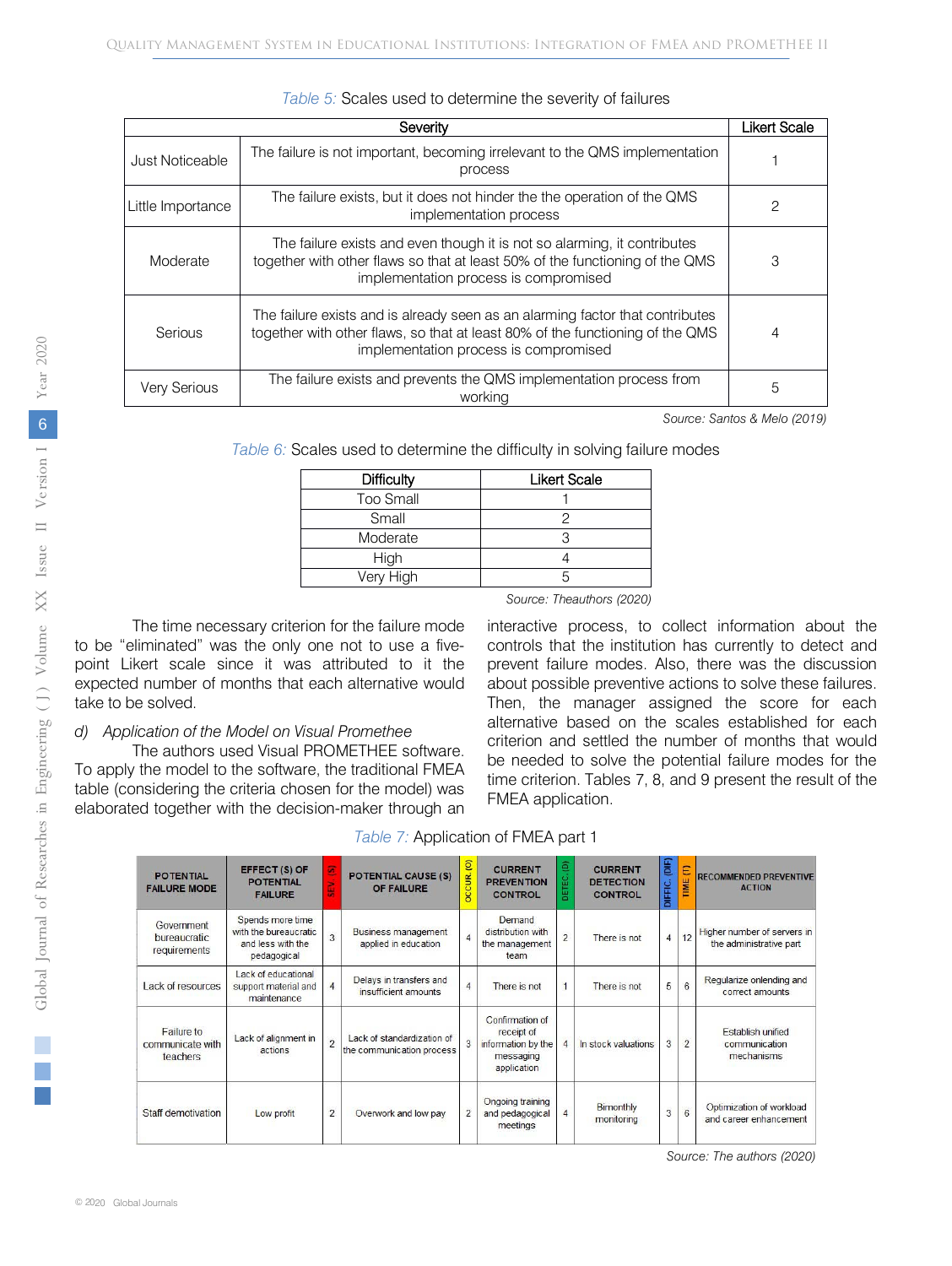| <b>POTENTIAL</b><br><b>FAILURE MODE</b>                                        | EFFECT (S) OF<br><b>POTENTIAL</b><br><b>FAILURE</b> |                          | <b>POTENTIAL CAUSE (S)</b><br>OF FAILURE      | <b>DCCUR. (O)</b> | <b>CURRENT</b><br><b>PREVENTION</b><br><b>CONTROL</b>            | ē<br>Ë٤.<br>头  | <b>CURRENT</b><br><b>DETECTION</b><br><b>CONTROL</b>       | $\mathbb{E}$<br>DIFFIC. | €<br>TIME       | <b>RECOMMENDED PREVENTIVE</b><br><b>ACTION</b>                                 |
|--------------------------------------------------------------------------------|-----------------------------------------------------|--------------------------|-----------------------------------------------|-------------------|------------------------------------------------------------------|----------------|------------------------------------------------------------|-------------------------|-----------------|--------------------------------------------------------------------------------|
| Change in School<br>Culture                                                    | Low acceptance                                      | $\overline{\phantom{0}}$ | Lack of co-responsibility of<br>school actors | 3                 | Family meeting at<br>school and parent<br>and teacher<br>meeting | $\overline{4}$ | Evaluation of family<br>and parent and<br>teacher meetings | 3                       | 12              | Systematic planning to raise<br>awareness among school<br>actors               |
| No internship<br>requirement for<br>technical courses<br>offered by the school | More theoretical and<br>less practical training     | $\overline{2}$           | Change in legislation                         | 3                 | Provide<br>opportunity for<br>contact with<br>practice           | $\overline{5}$ | Monitoring the<br>professional life of<br>graduates        | 5                       | 12              | Establish elective courses<br>that enable professional<br>practice             |
| Low family<br>participation in<br>monitoring children<br>at school             | Lack of follow-up in<br>students' academic life     |                          | Culture of non-responsibility                 |                   | Family meeting at<br>school and parent<br>and teacher<br>meeting | $\overline{2}$ | Evaluation of family<br>and parent and<br>teacher meetings | $\overline{2}$          | 12              | Planning attractive and<br>differentiated actions for<br>parents and quardians |
| Insufficient full-time<br>staff                                                | Non-availability of full-<br>time professional      | 3                        | <b>Existence of hired</b><br>professionals    | 3                 | Request for full-<br>time professionals                          | $\overline{3}$ | Elaboration of<br>bimonthly plans                          | 3                       | $6\overline{6}$ | Location of full-time teachers<br>to attend 100% of the<br>workload            |

## *Table 8:* Application of FMEA part 2

 *Source: The authors (2020)*

## *Table 9:* Application of FMEA part 3

| <b>POTENTIAL</b><br><b>FAILURE MODE</b>                                                               | EFFECT (S) OF<br><b>POTENTIAL</b><br><b>FAILURE</b>           | u.<br>٠        | <b>POTENTIAL CAUSE (S)</b><br>OF FAILURE | <b>DCCUR.</b> (C | <b>CURRENT</b><br><b>PREVENTION</b><br><b>CONTROL</b>      | e<br>۲<br>ч | <b>CURRENT</b><br><b>DETECTION</b><br><b>CONTROL</b> | ē<br>DIFFIC.   | Ε<br><b>TIME</b> | <b>RECOMMENDED PREVENTIVE</b><br><b>ACTION</b>                                 |
|-------------------------------------------------------------------------------------------------------|---------------------------------------------------------------|----------------|------------------------------------------|------------------|------------------------------------------------------------|-------------|------------------------------------------------------|----------------|------------------|--------------------------------------------------------------------------------|
| Lack of a team of<br>psychology<br>professionals                                                      | Large number of<br>students with<br>psychological<br>problems | $\overline{4}$ | No function in schools                   | $\overline{5}$   | <b>Monitoring of</b><br>students and<br>family orientation | 3           | Pedagogical<br>support                               | 5              | 12               | Establish partnerships with<br>entities and / or<br>professionals in the field |
| Resistance by the<br>outsourced team of<br>general services                                           | Lack of professional<br>performance                           | $\overline{4}$ | Political interference in<br>nominations | $\overline{4}$   | There is not                                               |             | There is not                                         | $\overline{4}$ | 6                | Selection of professionals by<br>curriculum and experience                     |
| Not knowing the<br>demands of students<br>regarding the<br>technical courses<br>offered by the school | Offer of courses that<br>do not meet local<br>interest        | $\overline{2}$ | Criteria for choosing<br>courses         | 3                | There is not                                               | 5           | There is not                                         | $\overline{c}$ | 12               | Optimization of the criteria<br>for choosing the courses<br>offered            |

 *Source: The authors (2020)*

From this assessment, the Visual PROMETHEE software used pertinent information from the FMEA (Tables 7, 8, and 9) and Table 2. Following the procedures of the PROMETHEE II method, the table 10

presents positive, negative, and net flows. And, from that, the general ranking was obtained. Table 10 shows these results.

| <b>RANKING</b> | <b>ALTERNATIVE</b> | Φ         | $\Phi$ + | Ф-     |
|----------------|--------------------|-----------|----------|--------|
|                | A9                 | 0,6900    | 0,7400   | 0,0500 |
| $\overline{c}$ | A2                 | 0,3100    | 0,5400   | 0,2300 |
| 3              | A1                 | 0,2700    | 0,5100   | 0,2400 |
| 4              | A <sub>10</sub>    | 0,2100    | 0.5000   | 0,2900 |
| 5              | A <sub>6</sub>     | 0.0900    | 0.3700   | 0,2800 |
| 6              | A7                 | 0,0300    | 0,3900   | 0,3600 |
| 7              | A <sub>5</sub>     | $-0.1800$ | 0,2200   | 0,4000 |
| 8              | A8                 | $-0.1900$ | 0,2700   | 0,4600 |
| 9              | A11                | $-0,2500$ | 0,2100   | 0,4600 |
| 10             | A <sub>3</sub>     | $-0.4800$ | 0,1200   | 0,6000 |
| 11             | A4                 | $-0.5000$ | 0.1200   | 0.6200 |

*Table 10:* Ranking of the alternatives and the PROMETHEE II flows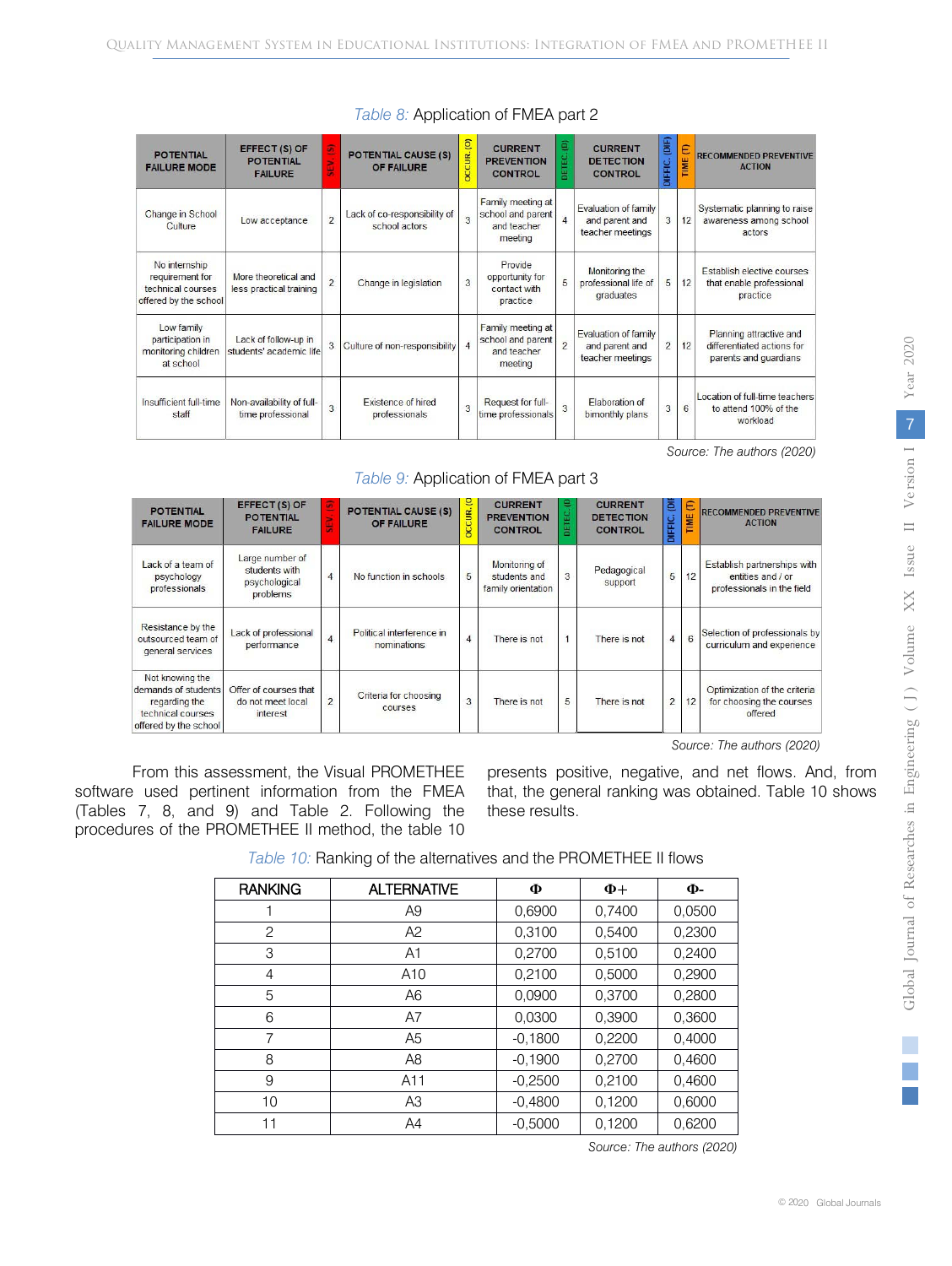In addition to the result shown in Table 10, the graphical form is helpful to visualize the behavior of each alternative, as shown in Figure 1.



*Figure 1:* Behavior of each alternative

The upper part of the figure is a bar graph showing the complete ranking of PROMETHEE II, expressed as a net flow. The lower part, which is also a bar graph, shows the weights of the criteria.

attributing other weights to the criteria. In setting 1, the decision-maker is unable to express his preferences. Scene 2 is a variation of the distinct two contexts. Tables 11 and 12 show the characteristics of the situations and the comparison of the rankings obtained through them, respectively.

That done, the authors purpose an analysis of scenarios to understand the behavior of the model when

*Table 11:* Evaluated scenarios

|               | Criteria Weights |      |      |     |     |  |  |
|---------------|------------------|------|------|-----|-----|--|--|
| Scenarios     | O                |      | S    | DIF |     |  |  |
| Real Scenario | 0,2              | 0.1  | 0.3  | 0,2 | 0,2 |  |  |
| Scenario 1    | 0,2              | 0.2  | 0,2  | 0,2 | 0,2 |  |  |
| Scenario 2    | 0.15             | 0.15 | () 4 |     | 0.2 |  |  |

 *Source: The authors (2020)*

*Table 12:* Comparison of scenario results

| Ranking      | Real Scenario  | Scenario 1      | Scenario 2      |
|--------------|----------------|-----------------|-----------------|
|              | A <sub>9</sub> | A <sub>9</sub>  | A <sub>9</sub>  |
| $\mathbf{2}$ | A2             | A6              | A2              |
| 3            | A1             | A1              | A <sub>1</sub>  |
| 4            | A10            | A2              | A <sub>10</sub> |
| 5            | A <sub>6</sub> | A <sub>10</sub> | A7              |
| 6            | A7             | A7              | A <sub>6</sub>  |
| 7            | A <sub>5</sub> | A <sub>5</sub>  | A8              |
| 8            | A8             | A11             | A11             |
| 9            | A11            | A <sub>8</sub>  | A <sub>5</sub>  |
| 10           | A <sub>3</sub> | A3              | A4              |
|              | A4             | A4              | A <sub>3</sub>  |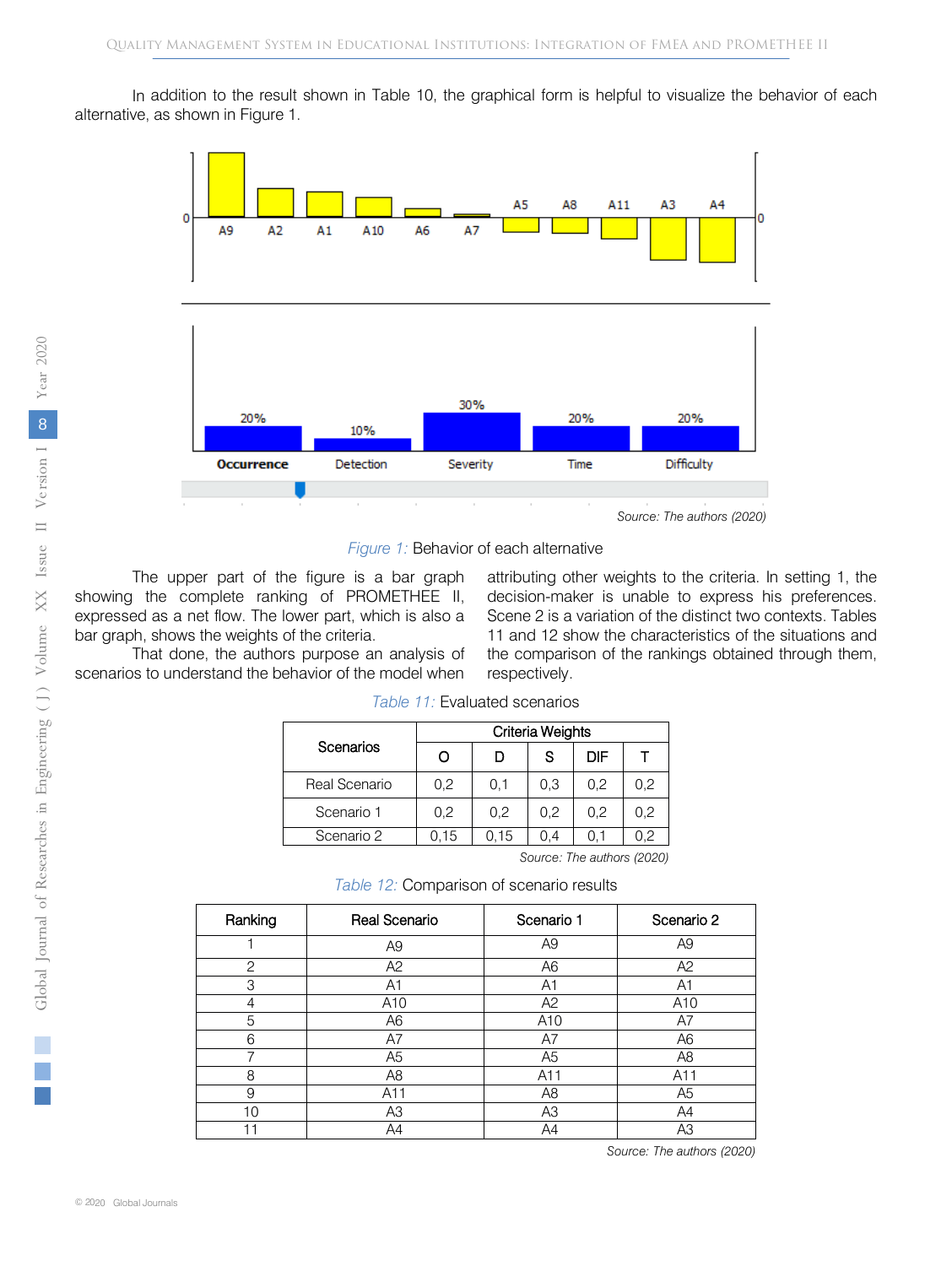It shows that the alternative A9 remained in first place in the ranking of the three scenarios, which emphasizes the importance of developing actions to solve it. Similarly, alternatives A3 and A4 occupied the last positions in the three scenes.

## VI. Final Considerations

The model consisted of performing the integration between the FMEA of the process and the PROMETHEE II method. For this, there was the adoption of two new criteria in addition to those addressed in the calculation of the RPN: Difficulty in resolving the failure mode and Time required for the failure mode to be "eliminated." This inclusion served to refine the model, further optimizing the results.

The application of the model made it possible to identify the failure modes considered most critical in the implementation and maintenance stages of the school's QMS. As a result of the real scenario, the alternative that ranked first in the ranking was A9, followed by A2 and A1, consequently.

The A9 alternative obtained a much higher net flow compared to the others, which deserves to highlight the importance of developing actions that can solve it since the lack of a team of psychology professionals directly affects the performance of students and collaborators. Therefore, the presence of this type of professional would significantly assist in carrying out a making better use of the school's activities.

In general, alternatives A2 and A1 do not depend directly on the school to be solved, occupying the first positions in the ranking. As much as there is an interest in solving them, the lack of resources and state requirements demand external and sometimes complex actions, which leaves the school in a delicate situation, needing to develop internal mechanisms to solve it or it minimizes the impacts of these failure modes.

On the other hand, the alternatives A3 and A4 occupied the last positions of the ranking, which does not make them less significant, but at the beginning, they are not a priority. As much as they deal with the failure to communicate with teachers and demotivate staff, these obstacles happen in some specific and isolated cases since, in most cases, the school strives for adequate communication and motivation of employees.

The work brought an innovative feature since the type of approach taken in is uncommon in the literature. Through it, public and private institutions can rely on developing their models, with the necessary modifications.

Wherefore, the studied school can develop action plans aimed at alternatives that hinder the process of implementing and maintaining the QMS and, with that, be certified by ISO 21001. Through this, its results will be even more considerable, and the school will become a source of benchmarking to other educational institutions in the region and the country.

## References Références Referencias

- 1. BEER, M. Why Total Quality Management Programs Do Not Persist: The Role of Management Quality and Implications for Leading a TQM Transformation. Decision Sciences, 34: 623-642, 2003.
- 2. BIASINI, Valentina. Implementation of a quality management system in a public research centre. Practitioner's report, p. 621- 626, 2012.
- 3. BRANS, J. P. Lingenierie de la decision. Elaboration dinstrumentsdaide a la decision. Methode PROMETHEE. In: NADEAU, Quebec, pp. 183-214, 1982.
- 4. BRANS, J.P.; VINCKE, P.H. A preference ranking organization method, the PROMETHEE method for MCDM. Management Science*.* v. 31, 1985 p. 647- 656.
- 5. BRANS, J.P.; MARESCHAL B. Promethee V: MCDM problems with segmentation constraints*.* INFOR*,* v. 30, 1992 n. 2, 85-86.
- 6. CASSOL, A. P; SILVEIRA, I. H; SIEMEINTCOSKI, M. E; ARRUDA, S. R; SILVA, S. B; RASZI, S. M. Gestão da qualidadenaeducação. E-tech: Tecnologias para competitividade Industrial, n.especial, Educação, p.15-33, Florianópolis, 2012.
- 7. CAVALCANTE, C. A. V; ALMEIDA, A. T. Modelomulticritério de apoio a decisão para o planejamento de manutenção preventivautilizando Promethee II emsituações de incerteza. Pesquisa Operacional, vol.25 no.2, Rio de Janeiro, 2005.
- 8. COUTINHO, N. C. A; BORGES, E. O. A insuficiência das políticas public asreferentesaodesenvolvimento do ensinopúblico no Brasil. Revista Direitos Sociais e Políticas Públicas (unifafibe), vol. 5, no.2, p.921- 946, 2017.
- 9. FIGUEIREDO NETO, L. F; RODRIGUES, J. S. Gestão da qualidade total no ensino superior: possíveisaplicações. Revista de Ensino de engenharia, v.19, p. 2126, 2000.
- 10. FLEURY, M. T. L. Cultura da qualidade e mudança organizacional. Administração de Empresas, 33(2), 26-34, 1993.
- 11. FORD, E.; SMITH K.; TEREZAKIS, S.; CROOG, V.; GOLLAMUDI, S.; GAGE, I.; KECK, J.; DEWEESE, T.; SIBLEY, G. A streamlined failure mode and effects analysis, The International Journal of Medical Physics Research and Practice, 2014.
- 12. GOMES JÚNIOR, S. F; CHAVES, M. C. C; PEREIRA, E. R; MELLO, J. C. C. B. S; LIMA, G. B. A. Integração de métodosmulticritérionabusca da sustentabilidadeagrícola para a produção de tomates no município de São José de Ubá-RJ. Pesquisa Operacional, vol. 31(1), no.1, p. 157-171, 2011.